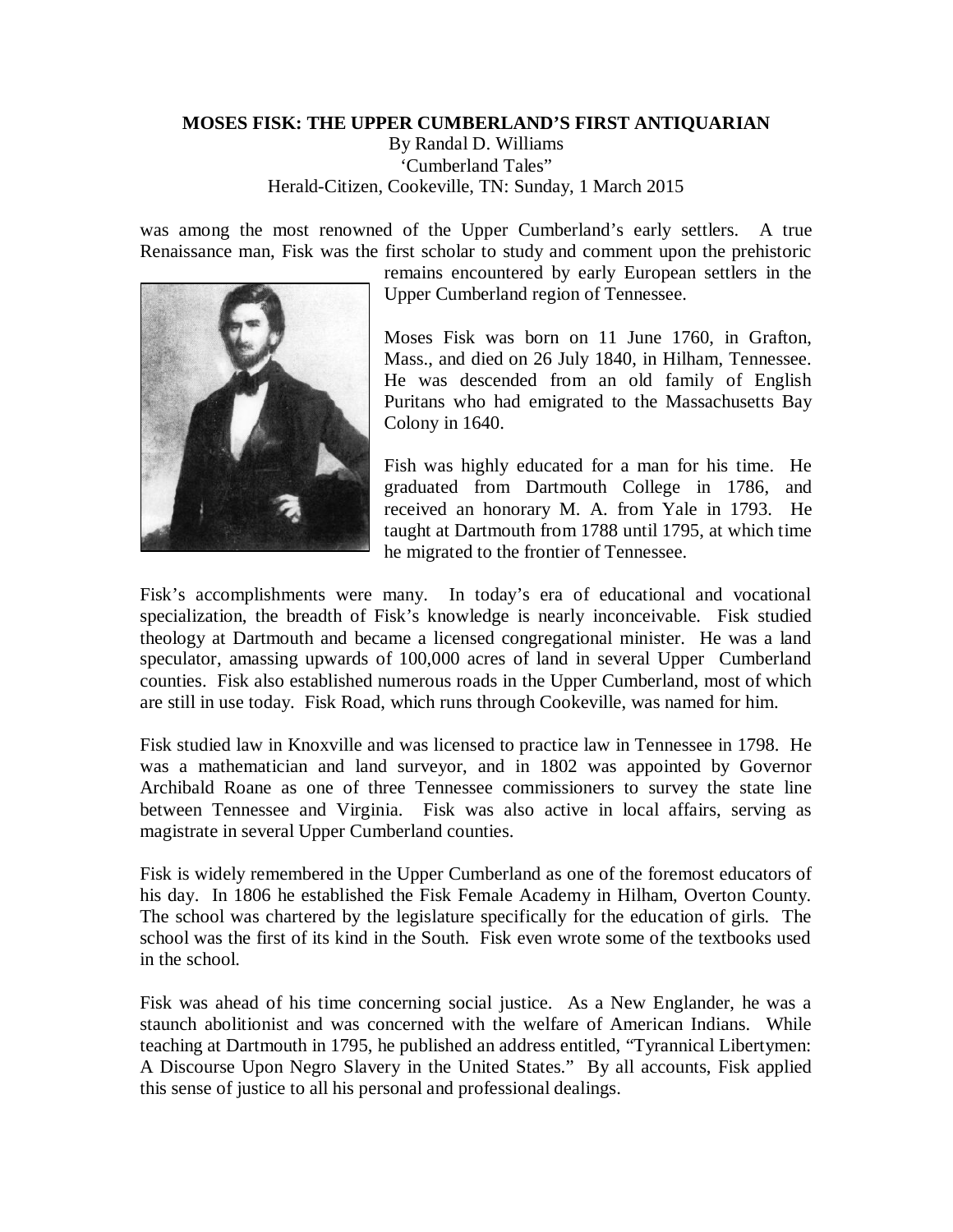One are of Fisk's research was especially intriguing; it was his study of the prehistory of the Upper Cumberland region.

Fisk was a charter member of the American Antiquarian Society (AAS), which was founded in 1812 by Revolutionary War veteran and printer, Isaiah Thomas, The AAS's original mission was to collect and disseminate knowledge concerning America's



prehistoric peoples.

(The Moses Fisk House at the entrance to Standing Stone State Forest in Overton Co., TN)

Moses Fisk was an early AAS member, and contributed to the society's first publication, Archaeological Americana, in 1820. Fisk's essay was entitled, "Conjectures Respecting the Ancient inhabitants of North America." The

essay was one of the first ever published concerning Tennessee's prehistory. What is remarkable about the essay is its very modern approach to the subject of prehistory, anticipating the later discipline of anthropology. Fisk was no adherent of the popular romantic theories concerning the origin of the area's native peoples. Fisk wrote as an empiricist, collecting data for analysis, and drawing conclusions from it.

In the essay, Fisk focuses primarily on prehistoric mounds, which were fairly common in the area's river and creek bottoms, until modern agricultural practices destroyed most of them. Fisk recognized two distinct types of mounds, the conical burial mound, and the flat top, pyramidal mound. He hypothesized that the flat top mounds were "to give eminence to temples or to town houses." We now know the flat mounds were indeed Mississippian era temple mounds.

Fisk also addressed the idea of "Welsh Indians." From the beginning of the seventeenth century there were reports of Welsh-speaking Indians in America. These Indians were supposedly the descendants of Welshmen who had come to America in 1170 under the leadership of Madog ab Owain Gwynedd, or Prince Madox. According to the legend of Madoc, he and his band of adventurers landed in what is now Mobile Bay and made their way into the interior. Tales concerning Welsh-speaking Indians persisted well into the nineteenth century. Many ancient earthworks in the Mississippi Valley were attributed to Madoc and his men. Even John Sevier, the first governor of Tennessee, and a friend of Fisk's believed the myth of Madoc.

He wrote in 1810 of a conversation he had with the Cherokee chief Oconostota in 1782 about a white people called "Welsh" who had been driven from the Southeast by the ancestors of the Cherokee. Sevier also wrote about skeletons supposedly discovered in brass armor bearing the Welsh coat-of-arms.